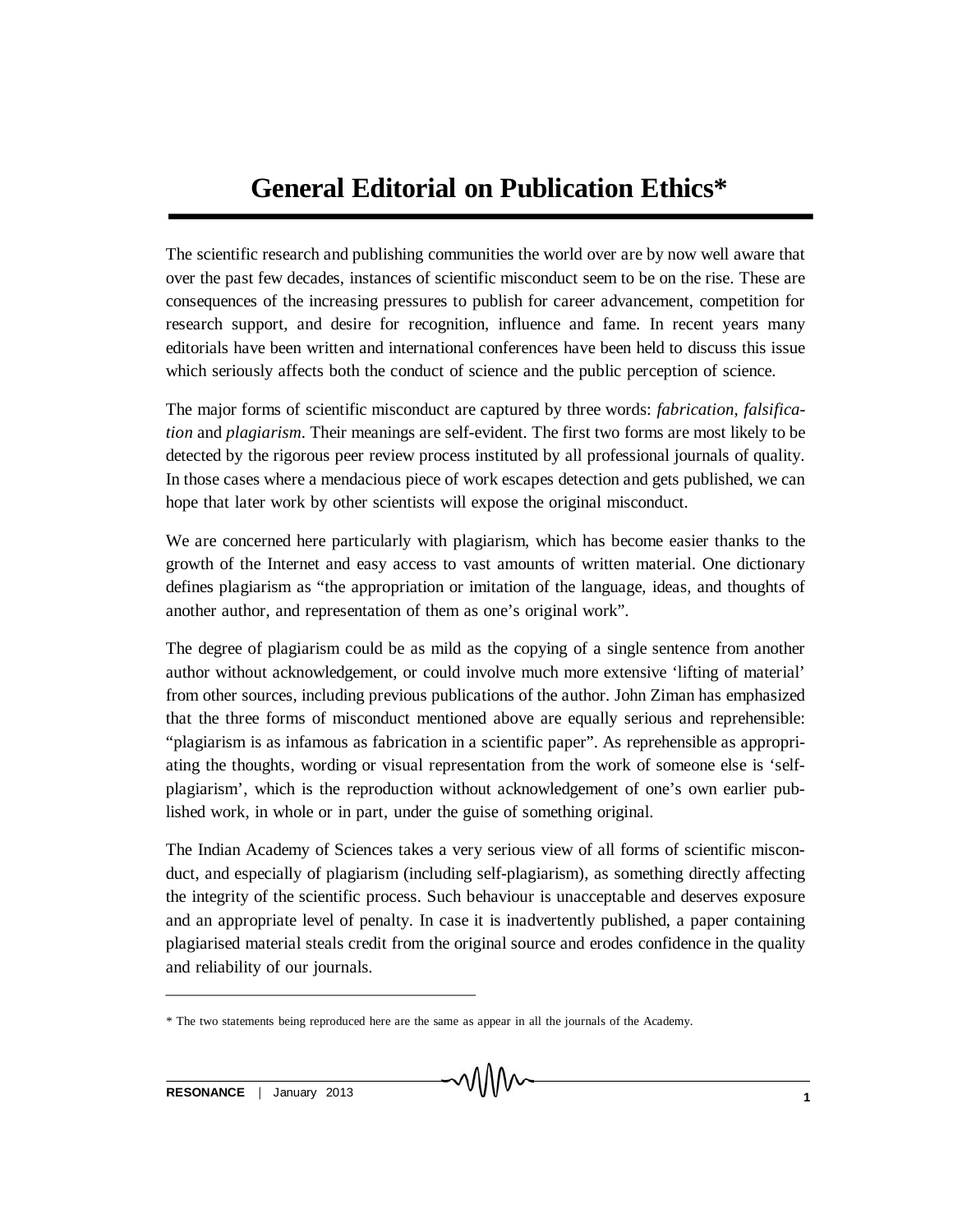## **GENERAL EDITORIAL**

To counter these problems, we have instituted several measures uniformly for all Academy journals. Every case of suspected plagiarism brought to our attention will be investigated objectively and transparently by the journal editors as speedily as possible. If plagiarism is detected during the refereeing process, apart from immediate rejection the Academy will consider other steps commensurate with the seriousness of the case. In those situations where plagiarism is proven after publication, appropriate announcements will be placed, both online and in the next possible print issue of the journal. The Academy reserves the right to bring such instances to the attention of the author's employers and funding agencies, and also to inform the original author (where applicable) whose work has been plagiarized and the journal from where the plagiarised material has been taken.

We join our readers and contributors in continuing to hope that the vigilance and care exercised by our referees and editors will minimise this problem.

MM

R Ramaswamy K L Sebastian Editor of Publications **Editor** Editor **Editor** 

N Mukunda Previous Editor of Publications

Indian Academy of Sciences Dated April 2012